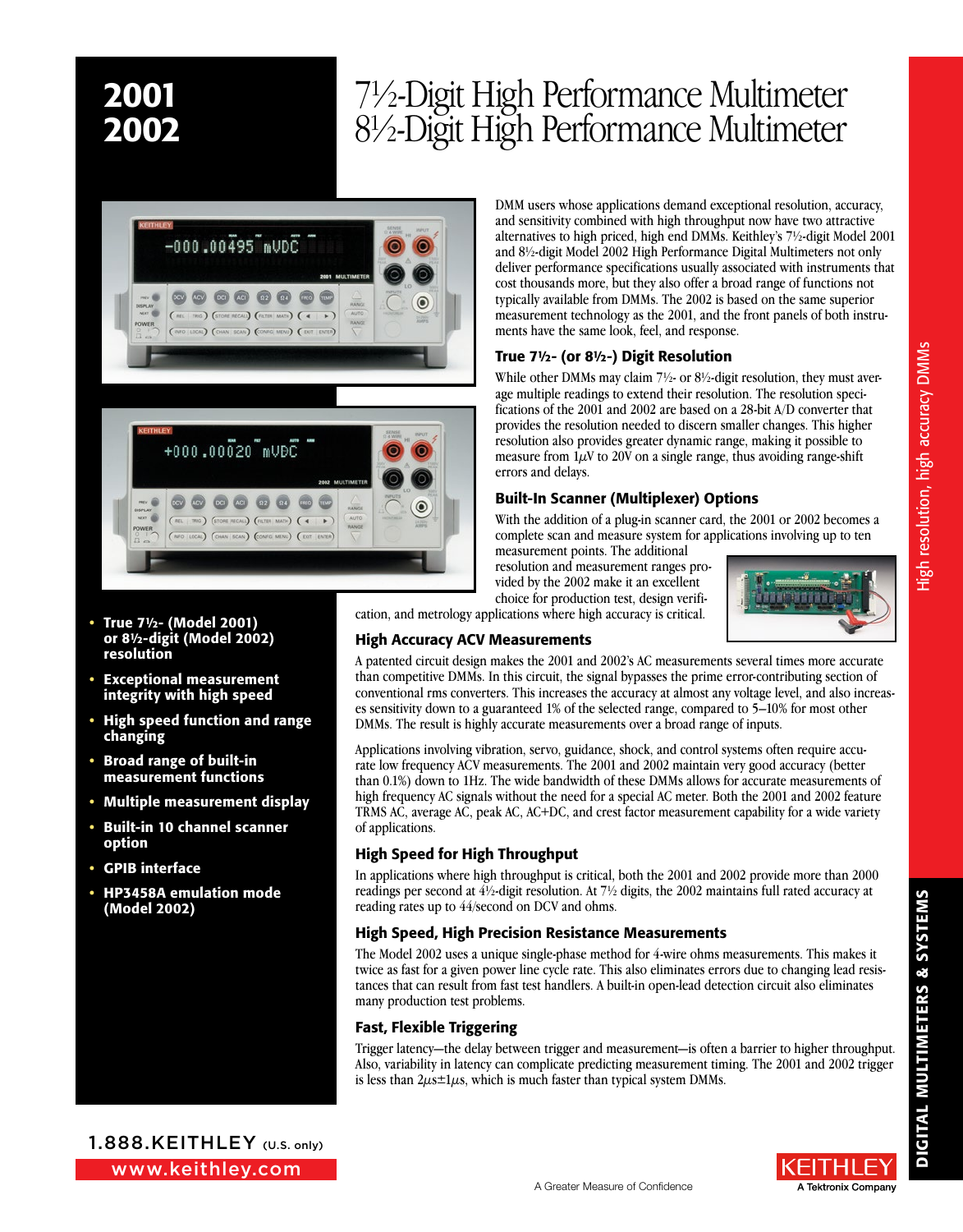### Ordering Information

- 2001 High Performance 7½-Digit DMM with 8K Memory
- 2002 High Performance 8½-Digit DMM with 8K Memory
- 2000-SCAN 10-channel Scanner Card
- 2001-SCAN 10-channel Scanner Card with two highspeed channels
- 2001-TCSCAN 9-channel Thermocouple Scanner Card

### 2001/MEM1

- High Performance 7½-Digit DMM with 32K Memory
- 2001/MEM2 High Performance 7½-Digit
	- DMM with 128K Memory
- 2002/MEM1 High Performance 8½-Digit DMM with 32K Memory

### 2002/MEM2 High Performance 8½-Digit DMM with 128K Memory

### Accessories Supplied

Model 8605 High Performance Modular Test Leads, user's manual, option slot cover, and full calibration data.

For more information, request the Model 2001 and 2002 Technical Specifications books.

<sup>2002</sup> 7½-Digit High Performance Multimeter 8½-Digit High Performance Multimeter



Both the 2001 and 2002 provide exceptional measurement range. In addition, the 2002 offers extended DCV and resistance measurement capabilities.

The unique Trigger-Link feature included in the Model 2001 and 2002 and most Keithley test and measurement products can be used to coordinate the operation of two or more instruments. Trigger-Link combines six independent software selectable trigger lines on a single connector for simple, direct control over all instruments in a system.

### Spot Trends with the Bar-Graph Display

The ability to track reading trends around a target value easily can be just as important as the absolute readings. A unique bar-graph display function in the 2001 and 2002 indicates data as a percentage of the selected range from  $\pm 0.01\%$  to  $\pm 100\%$ . Whether adjusting about zero or any other desired value, this display can replace a nulling differential voltmeter.

### Capture Spikes Down to 1µs

Both the 2001 and 2002 have internal peak detectors that can catch  $1\mu s$  spikes such as power supply spikes and transients, AC line power surges, and short-duration dropouts on components. These peak detectors operate up to  $1MHz$  for repetitive signals or down to  $1\mu s$  for single spikes, so there is no need for a separate scope. The DMMs can automatically display and store the highest value or display the maximum and minimum values of spikes.

### Built-in Features and Capabilities

The 2001 and 2002 offer many built-in measurements that are typically unavailable in instruments of this type, including in-circuit current, temperature with thermocouples or RTDs, and peak spikes. Four separate outputs linked to limits simplify configuring the DMMs for use in binning operations.



1.888.KEITHLEY (U.S. only)

www.keithley.com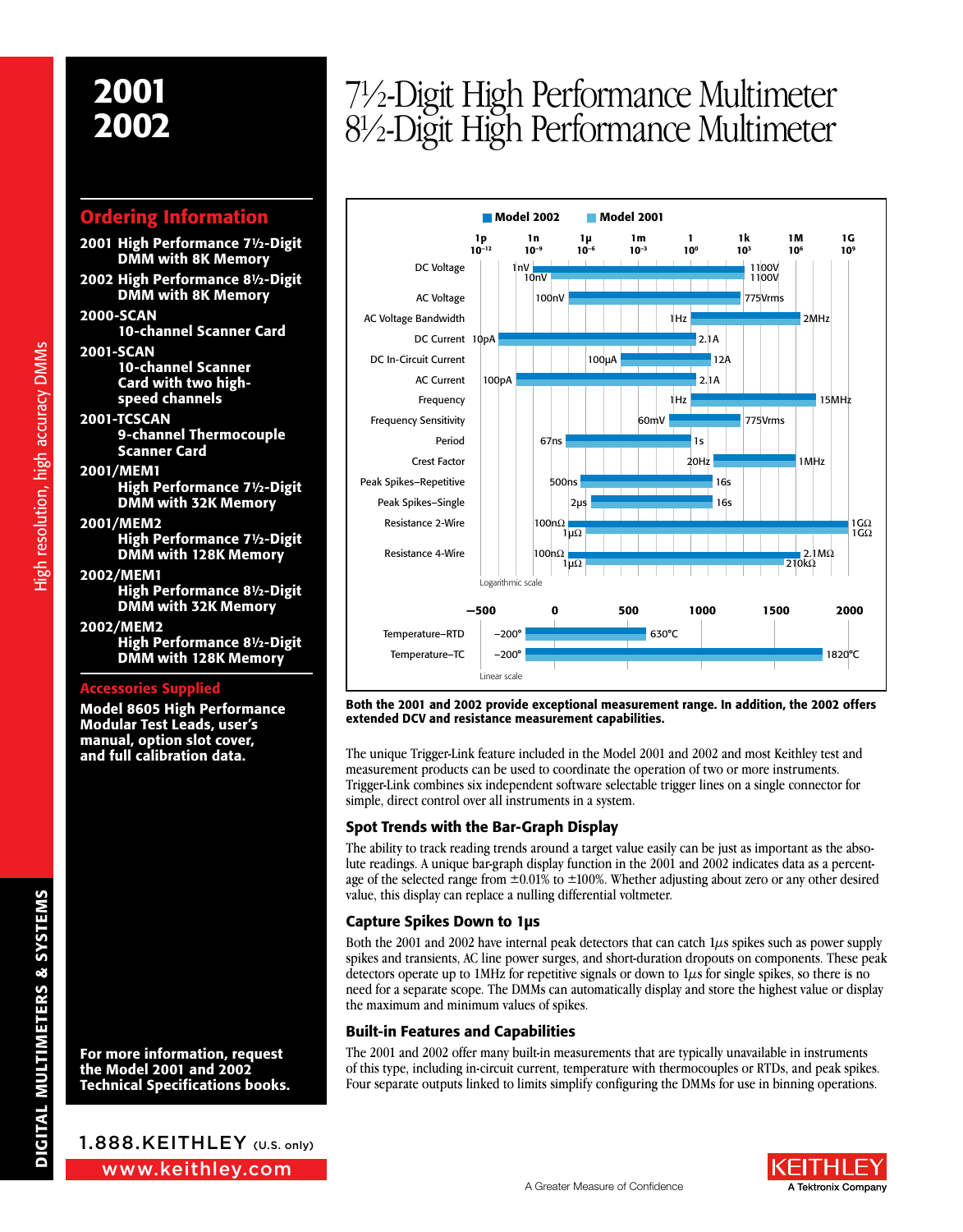# <sup>2002</sup> 7½-Digit High Performance Multimeter 8½-Digit High Performance Multimeter

The built-in AC crest factor measurement helps ensure the accuracy of AC measurements. Other DMMs typically perform AC measurements for signals without excessive crest factor—the ratio of peak value to rms values. However, when crest factor rises, measurements may not meet specs. With a 2001 or 2002, there is no need for an oscilloscope to determine if the crest factor is acceptable—the DMM measures it directly.

While some DMMs calculate average AC from the rms value, these calculations apply only to sine wave inputs. The 2001 and 2002 measure peak value, average and true rms directly to obtain a complete characterization of the signal. This capability makes these DMMs ideal for AC circuit design or test applications and for verifying test voltages specified only in averages.

When measuring AC or digital signals, frequency is critical. The 2001 and 2002 accurately measure frequency up to 15MHz. Accurate triggering on the signal is critical to measure frequency reliably. The frequency counters in the 2001

and 2002 have a fully adjustable trigger level for good measurements of noisy signals.

### Multiple Measurement Display

The 2001 and 2002 can display DC and AC volts and the AC frequency from a single measurement connection simultaneously. Several other multiple-measurement displays are available, including crest factor and bar graph. By measuring sequentially and displaying simultaneously, the 2001/2002 operates as if three different meters are working together.

### Option Slot Extends DMM Performance

An option slot in the back of the 2001 and 2002 opens the door to a wide range of measurement capabilities. Choose a 10-channel general-purpose scanner card or a 9-channel thermocouple scanner card to make measurements on multiple test points or devices. This can eliminate the need for a separate scanner and significantly reduce programming and setup time.



### **ACCESSORIES AVAILABLE**

|         | <b>TEST LEADS AND PROBES</b>                      |
|---------|---------------------------------------------------|
| 5805    | Kelvin Probes, 0.9m (3ft)                         |
| 5805-12 | Kelvin Probes, 3.6m (12ft)                        |
| 5808    | Low Cost, Single Pin, Kelvin Probes               |
| 5809    | Low Cost, Kelvin Clip Lead Set                    |
| 8502    | Micro-DIN to 6 BNCs Adapter Box with 8501-1 Cable |
| 8530    | Centronics Adapter                                |
| 8605    | High Performance 2-Wire Modular Test Leads        |
| 8606    | High Performance Modular Probe Kit                |
| 8610    | Low Thermal Shorting Plug                         |
| 8680    | RTD Probe Adapter                                 |
| 8681    | Low Cost RTD                                      |
|         | <b>CABLES/ADAPTERS</b>                            |
| 7007-1  | Shielded GPIB Cable, 1m (3.3 ft)                  |
| 7007-2  | Shielded GPIB Cable, 2m (6.6 ft)                  |
| 8501-1  | Trigger-Link Cable, 1m (3.3 ft)                   |
| 8501-2  | Trigger Link Cable, 2m (6.6 ft)                   |
| 8502    | Trigger Link Adapter Box                          |
| 8610    | Low Thermal Shorting Plug                         |
| 8620    | 4-Wire DMM Shorting Plug                          |
|         | <b>RACK MOUNT KITS</b>                            |
| 4288-1  | Single Fixed Rack Mount Kit                       |

4288-4 Side-by-Side Rack Mount Kit GPIB Interfaces KPCI-488LPA IEEE-488 Interface Controller for the PCI Bus

KUSB-488B IEEE-488 USB-to-GPIB Interface Adapter

### Services Available

| 2000-SCAN-3Y-EW | 1-year factory warranty extended to 3 years<br>from date of shipment                                                                     |
|-----------------|------------------------------------------------------------------------------------------------------------------------------------------|
| 2001/MEM1-3Y-EW | 1-year factory warranty extended to 3 years<br>from date of shipment                                                                     |
| 2001/MEM2-3Y-EW | 1-year factory warranty extended to 3 years<br>from date of shipment                                                                     |
| 2001-SCAN-3Y-EW | 1-year factory warranty extended to 3 years<br>from date of shipment                                                                     |
|                 | 2001-TCSCAN-3Y-EW 1-year factory warranty extended to 3 years<br>from date of shipment                                                   |
| 2001-3Y-EW      | 1-year factory warranty extended to 3 years<br>from date of shipment                                                                     |
| 2002/MEM1-3Y-EW | 1-year factory warranty extended to 3 years<br>from date of shipment                                                                     |
| 2002/MEM2-3Y-EW | 1-year factory warranty extended to 3 years<br>from date of shipment                                                                     |
| 2002-3Y-EW      | 1-year factory warranty extended to 3 years<br>from date of shipment                                                                     |
| C/2000-3Y-ISO   | 3 (ISO-17025 accredited) calibrations within<br>3 years of purchase for Model 2000-SCAN*                                                 |
| C/2001-3Y-ISO   | 3 (ISO-17025 accredited) calibrations<br>within 3 years of purchase for Models 2001,<br>2001/MEM1, 2001/MEM2, 2001-SCAN,<br>2001-TCSCAN* |
| C/2002-3Y-ISO   | 3 (ISO-17025 accredited) calibrations<br>within 3 years of purchase for Models 2002,<br>2002/MEM1, 2002/MEM2*                            |

\*Not available in all countries

**DIGITAL MULTIMETERS & SYSTEMS** DIGITAL MULTIMETERS & SYSTEMS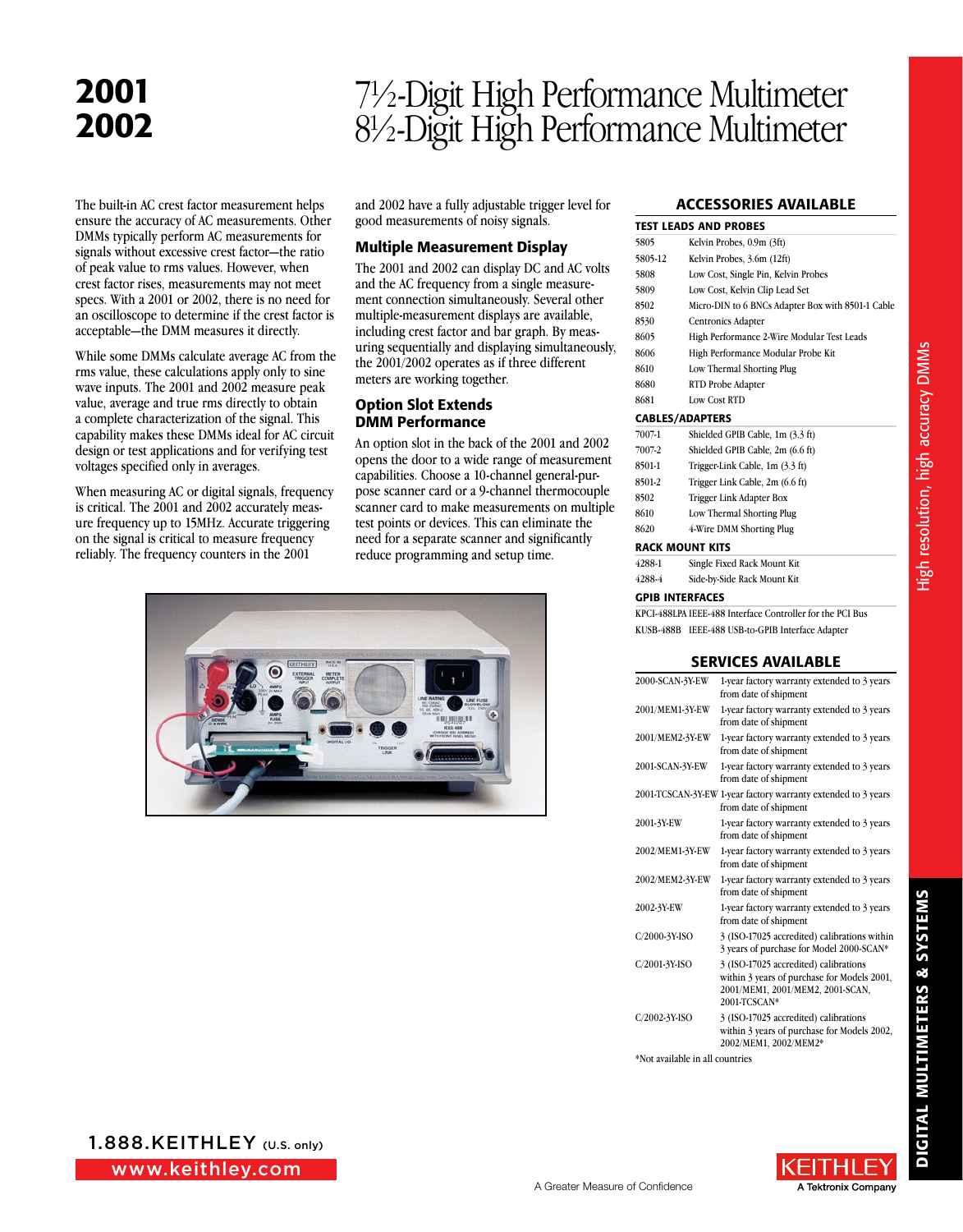# <sup>2002</sup> 7½-Digit High Performance Multimeter 8½-Digit High Performance Multimeter

### 2001 Condensed Specifications

|                    | <b>DC VOLTS</b><br>DCV INPUT CHARACTERISTICS AND ACCURACY |                   |     |                  |                                     |                              |                                                   |                          |                         |                   |                         |  |  |
|--------------------|-----------------------------------------------------------|-------------------|-----|------------------|-------------------------------------|------------------------------|---------------------------------------------------|--------------------------|-------------------------|-------------------|-------------------------|--|--|
|                    |                                                           |                   |     |                  |                                     |                              | Accuracy<br>$\pm$ (ppm of reading + ppm of range) |                          |                         |                   |                         |  |  |
| Range              |                                                           | <b>Full Scale</b> |     | Resolution       | <b>Default</b><br><b>Resolution</b> | Input<br>Resistance          | 5<br>Minutes <sup>4</sup>                         | 24<br>Hours <sup>1</sup> | 90<br>Days <sup>2</sup> | Year <sup>2</sup> | ,<br>Years <sup>2</sup> |  |  |
| $200 \text{ mV}^3$ |                                                           | $±210.00000$ mV   |     | 10 <sub>nV</sub> | 100 nV                              | $>10$ G $\Omega$             | $3 + 3$                                           | $10 + 6$                 | $25 + 6$                | $37 + 6$          | $50 + 6$                |  |  |
| $2 \sqrt{V}$       |                                                           | $\pm 2.1000000$   | V   | $100$ nV         | $1 \mu V$                           | $>10$ G $\Omega$             | $2 + 1.5$                                         | $7 + 2$                  | $18 + 2$                | $25 + 2$          | $32 + 2$                |  |  |
| 20                 | V                                                         | ±21.000000        | - V | $1 \mu V$        | $10 \mu$ V                          | $>10$ GQ                     | $2 + 1.5$                                         | $7 + 4$                  | $18 + 4$                | $24 + 4$          | $32 + 4$                |  |  |
| 200                | V                                                         | ±210,00000        | V   | $10 \mu V$       | $100 \mu V$                         | $10 \text{ M}\Omega \pm 1\%$ | $2 + 1.5$                                         | $13 + 3$                 | $27 + 3$                | $38 + 3$          | $52 + 3$                |  |  |
| 1000               | V                                                         | ±1100.0000        | V   | $100 \mu$ V      | 1 <sub>mV</sub>                     | $10 \text{ M}\Omega \pm 1\%$ | $10 + 1.5$                                        | $17 + 6$                 | $31 + 6$                | $41 + 6$          | $55 + 6$                |  |  |

#### DC VOLTS NOTES

- 1. For  $T_{\text{CAL}} \pm 1^{\circ}$ C, following 55-minute warm-up.  $T_{\text{CAL}}$  is ambient tempera-<br>ture at calibration, which is 23°C from factory.
- 2. For  $T_{\text{CAL}} \pm 5^{\circ}C$ , following 55-minute warm-up. Specifications include factory traceability to US NIST.
- When properly zeroed using REL function.
- DCV Transfer Stability typical applications are standard cell comparisons and relative accuracy measurements. Specs apply for 10 power line cycles, 20-reading digital filter, autozero on with type synchro-<br>nous, fixed range following 2-hour warm-up at full scale to 10% of<br>full scale, at T<sub>REF</sub> ±1<sup>°</sup>C (T<sub>REF</sub> is the initial ambient temperature). Specifications on the 1000V range are for measurements within 5% of the initial measurement value and following measurement settling.

### **AC VOLTS**

Model 2001 and 2002 specifications Model 2001 and 2002 specifications

| Normal Mode RMS <sup>1</sup>                                             |
|--------------------------------------------------------------------------|
| 90 Davs, ±2°C from last AC self-cal for 1% to 100% of range <sup>2</sup> |
| $\pm$ (% of reading + % of range)                                        |

| Range              | $20-50$ Hz     | 50-100Hz        | $0.1 - 2k$ Hz  | $2-10kHz$      | 10-30kHz         | 30-50kHz                    | 50-100kHz                  | 100-200kHz                  | $0.2-1MHz$ | 1–2MHz     |  |
|--------------------|----------------|-----------------|----------------|----------------|------------------|-----------------------------|----------------------------|-----------------------------|------------|------------|--|
| $200 \text{ mV}$   | $0.25 + 0.015$ | $0.07 + 0.015$  | $0.03 + 0.015$ | $0.03 + 0.015$ | $0.035 + 0.015$  | $0.05 + 0.015$              | $0.3 + 0.015$              | $0.75 + 0.025$              | $2 + 0.1$  | $5 + 0.2$  |  |
| $2 \sqrt{V}$       | $0.25 + 0.015$ | $0.07 + 0.015$  | $0.03 + 0.015$ | $0.03 + 0.015$ | $0.035 + 0.015$  | $0.05 + 0.015$              | $0.3 + 0.015$              | $0.75 + 0.025$              | $2 + 0.1$  | $5 + 0.2$  |  |
| 20 V               | $0.25 + 0.015$ | $0.07 + 0.015$  | $0.04 + 0.015$ | $0.06 + 0.015$ | $0.08 + 0.015$   | $0.1 + 0.015$               | $0.3 + 0.015$              | $0.75 + 0.025$              | $4 + 0.2$  | $7 + 0.24$ |  |
| $200 \text{ V}^3$  | $0.25 + 0.015$ | $0.07 + 0.015$  | $0.04 + 0.015$ | $0.06 + 0.015$ | $0.08 + 0.015$   | $0.1 + 0.015$               | $0.3 + 0.015$              | $0.75 + 0.025$ <sup>4</sup> | $4 + 0.24$ |            |  |
| 750 V <sup>3</sup> | $0.25 + 0.015$ | $+0.015$<br>0.1 | $0.08 + 0.015$ | $0.09 + 0.015$ | $+0.015$<br>0.12 | $0.15 + 0.015$ <sup>4</sup> | $0.5 + 0.015$ <sup>4</sup> |                             |            |            |  |
|                    |                |                 |                |                |                  |                             |                            |                             |            |            |  |

### **AC VOLTS NOTES**

1. Specifications apply for sinewave input, AC + DC coupling, 1 power line cycle, digital filter off, following 55 minute warm-up.

2. For 1% to 5% of range below 750V range, and for 1% to 7% of 750V range, add 0.01% to range uncertainty. For inputs from 200kHz to 2MHz, specifications apply above 10% of range.

3. Add 0.001% of reading  $\times$  (V<sub>IN</sub>/100V)<sup>2</sup> additional uncertainty above 100V rms.

4. Typical values.

### OHMS

TWO-WIRE AND FOUR-WIRE OHMS (2W and 4W Ohms Functions) 6

|                            |                             |                       | <b>Default</b>        | <b>Current</b>        | <b>Resistance Accuracy<sup>3</sup></b><br>$\pm$ (ppm of reading + ppm of range) |                      |                           |                      |
|----------------------------|-----------------------------|-----------------------|-----------------------|-----------------------|---------------------------------------------------------------------------------|----------------------|---------------------------|----------------------|
| Range                      | <b>Full Scale</b>           | Resolution            | <b>Resolution</b>     | Source <sup>1</sup>   | 24 Hours <sup>4</sup>                                                           | 90 Days <sup>5</sup> | Year <sup>5</sup>         | 2 Years <sup>5</sup> |
| Ω<br>20                    | 21.000000<br>Ω              | $1 \mu\Omega$         | $10 \mu\Omega$        | $9.2 \text{ mA}$      | $29 + 7$                                                                        | $52 + 7$             | $72 + 7$                  | $110 + 7$            |
| $200 \Omega$               | 210.00000<br>Ω              | $10 \mu\Omega$        | 100 $\mu\Omega$       | $0.98 \text{ mA}$     | $24 + 7$                                                                        | $36 + 7$             | $56 + 7$                  | $90 + 7$             |
| 2 k $\Omega$               | $2100.0000 \text{ k}\Omega$ | 100 $\mu\Omega$       | $1 \text{ m}\Omega$   | $0.98 \text{ mA}$     | $22 + 4$                                                                        | $33 + 4$             | $50 + 4$                  | $80 + 4.5$           |
| $20 \text{ k}\Omega$       | $21.000000 \text{ k}\Omega$ | $1 \text{ m}\Omega$   | $10 \text{ m}\Omega$  | 89<br>$\mu$ A         | $19 + 4$                                                                        | $32 + 4$             | $50 + 4$                  | $80 + 4.5$           |
| $200 k\Omega$              | $210.00000 \text{ k}\Omega$ | $10 \text{ m}\Omega$  | $100 \text{ m}\Omega$ | μA                    | $20 + 4.5$                                                                      | $72 + 4.5$           | $90 + 4.5$                | $130 + 5$            |
| $2 \,\mathrm{M} \Omega^2$  | $2.1000000 \text{ M}\Omega$ | $100 \text{ m}\Omega$ | Ω<br>$\mathbf{1}$     | 770<br>nA             | $50 + 4.5$                                                                      | $110 + 4.5$          | $160 + 4.5$               | $230 + 5$            |
| $20 \,\mathrm{M}\Omega^2$  | $21.000000$ M $\Omega$      | Ω                     | Ω<br>10               | 70<br>n <sub>A</sub>  | $160 + 4.5$                                                                     | $560 + 4.5$          | $900 + 4.5$               | $1100 + 5$           |
| $200 \,\mathrm{M}\Omega^2$ | $210.00000 \text{ M}\Omega$ | $\Omega$<br>10        | $\Omega$<br>100       | 4.4<br>n <sub>A</sub> | $3000 + 100$                                                                    |                      | $10000 + 100$ 20000 + 100 | $30000 + 100$        |
| $1 \text{ G}\Omega^2$      | $1.0500000$ G $\Omega$      | Ω<br>100              | 1 k $\Omega$          | 4.4<br>nA             | $9000 + 100$                                                                    |                      | $20000 + 100$ 40000 + 100 | $60000 + 100$        |
|                            |                             |                       |                       |                       |                                                                                 |                      |                           |                      |

#### OHMS NOTES

- 1. Current source is typically ±9% absolute accuracy.
- 2. For 2-wire mode.
- 3. Specifications are for 1 power line cycle, 10 reading digital filter, Auto Zero on, 4-wire mode, offset compensation on (for  $20\Omega$  to  $20k\Omega$  ranges).
- 4. For  $T_{CAL} \pm 1^{\circ}C$ , following 55 minute warm-up.  $T_{CAL}$  is ambient temperature at calibration (23°C at the factory).
- 5. For  $T_{\text{CAL}}$  ±5°C, following 55-minute warm-up. Specifications include traceability to US NIST.
- 6. When measuring resistance of inductive loads, the inductance of that load must be 10mH or less.

### DCI INPUT CHARACTERISTICS AND ACCURACY<sup>4</sup>

|                 |                   |                   | <b>Default</b>    | Maximum<br>Burden    | Accuracy <sup>1</sup><br>$\pm$ (ppm of reading + ppm of range) |                        |                     |                      |
|-----------------|-------------------|-------------------|-------------------|----------------------|----------------------------------------------------------------|------------------------|---------------------|----------------------|
| Range           | <b>Full Scale</b> | Resolution        | <b>Resolution</b> | Voltage <sup>6</sup> | 24 Hours <sup>2</sup>                                          | $90$ Davs <sup>3</sup> | 1 Year <sup>3</sup> | 2 Years <sup>3</sup> |
| $200 \mu A$     | 210.00000 $\mu$ A | 10 <sub>pA</sub>  | 100pA             | 0.25V                | $63 + 25$                                                      | $300 + 25$             | $500 + 25$          | $1350 + 25$          |
| $2 \text{ mA}$  | 2.1000000 mA      | 100 <sub>pA</sub> | 1 nA              | 0.31V                | $64 + 20$                                                      | $300 + 20$             | $400 + 20$          | $750 + 20$           |
| $20 \text{ mA}$ | 21.000000 mA      | 1 nA              | 10 <sub>nA</sub>  | $0.4$ V              | $65 + 20$                                                      | $300 + 20$             | $400 + 20$          | $750 + 20$           |
| $200$ mA        | 210,00000 mA      | 10 <sub>nA</sub>  | $100$ nA          | $0.5$ V              | $96 + 20$                                                      | $300 + 20$             | $500 + 20$          | $750 + 20$           |
| 2<br>A          | 2.1000000<br>A    | $100$ nA          | $1 \mu A$         | $1.5 \text{ V}$      | $500 + 20$                                                     | $600 + 20$             | $900 + 20$          | $1350 + 20$          |

### DC AMPS NOTES

- 1. Specifications are for 1 power line cycle, Auto Zero on, 10 reading digital filter.
- 2. For  $T_{\text{CAL}}$   $\pm 1^{\circ}$ C, following 55 minute warm-up.
- 3. For  $T_{\text{CAL}} \pm 5^{\circ}$ C, following 55 minute warm-up. Specifications include traceability to US NIST.
- 4. Add 50 ppm of range for current above 0.5A for self heating. 6. Actual maximum voltage burden =  $(maximum$  voltage burden)  $\times$  $(I<sub>MEASURED</sub>/I<sub>FLUL SCALE</sub>).$

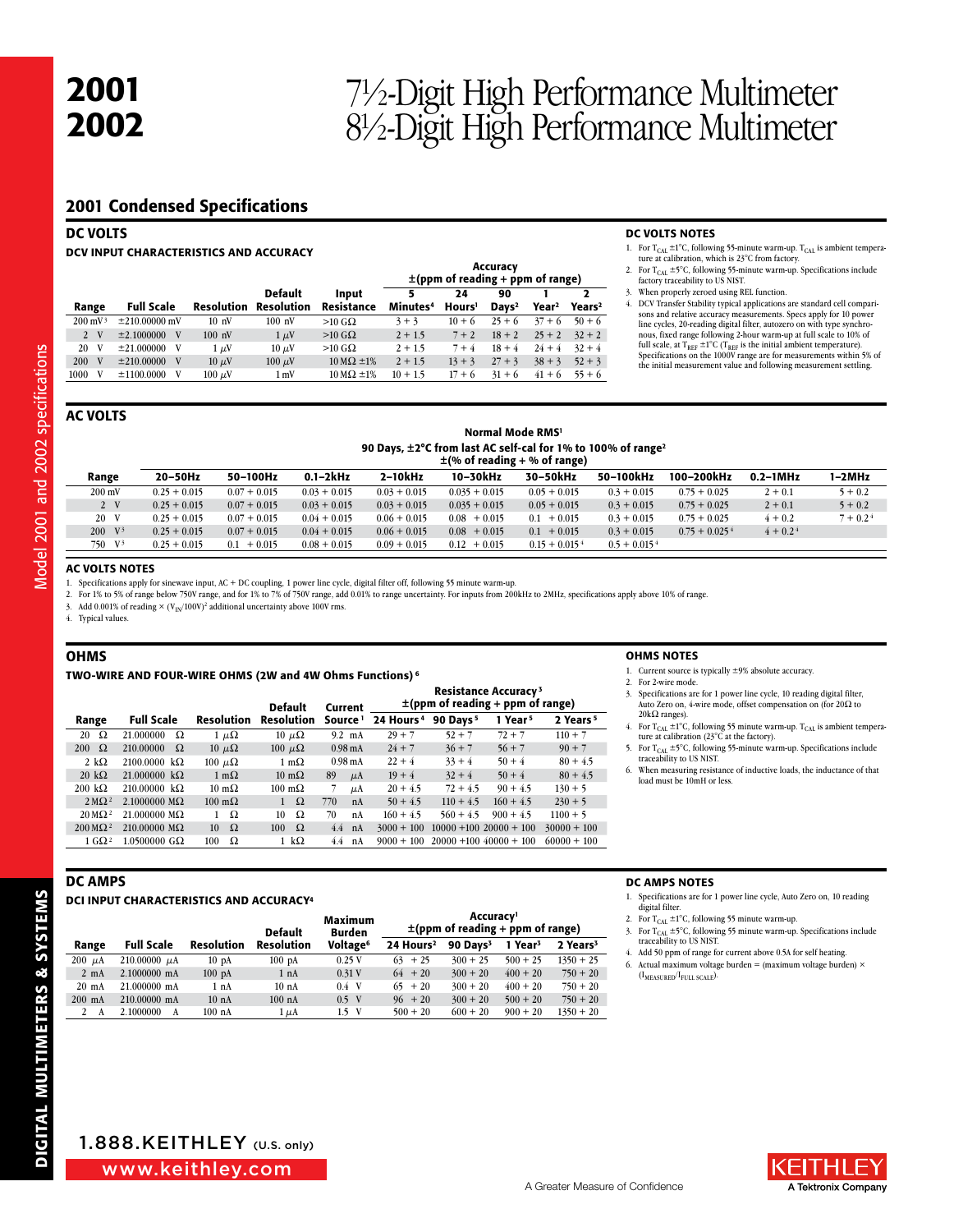## <sup>2002</sup> 7½-Digit High Performance Multimeter 8½-Digit High Performance Multimeter

### 2001 Condensed Specifications (continued)

| <b>AC AMPS</b>  |                 |                                                                                                                   |                                     |                |                                                                                                                                                                                                                |                                 |                               | <b>AC AMPS NOTES</b>           |
|-----------------|-----------------|-------------------------------------------------------------------------------------------------------------------|-------------------------------------|----------------|----------------------------------------------------------------------------------------------------------------------------------------------------------------------------------------------------------------|---------------------------------|-------------------------------|--------------------------------|
|                 |                 | 90 Days, 1 Year or 2 Years, $T_{CAL} \pm 5^{\circ}C$ , for 5% to 100% of range, $\pm$ (% of reading + % of range) | <b>ACI ACCURACY</b> <sup>1, 2</sup> |                | 1. Specifications apply for sinewave input, AC+DC coupling, 1 power line<br>cycle, digital filter off, following 55 minute warm-up.<br>2. Add 0.005% of range uncertainty for current above 0.5A rms for self- |                                 |                               |                                |
| <b>RANGE</b>    | $20Hz-$<br>50Hz | $50Hz-$<br>200Hz                                                                                                  | 200Hz-<br>1kHz                      | 1kHz-<br>10kHz | 10kHz-<br>30kHz <sup>3</sup>                                                                                                                                                                                   | $30kHz -$<br>50kHz <sup>3</sup> | 50kHz-<br>100kHz <sup>3</sup> | heating.<br>3. Typical values. |
| $200 \mu A$     | $0.35 + 0.015$  | $0.2 + 0.015$                                                                                                     | $0.4 + 0.015$                       | $0.5 + 0.015$  |                                                                                                                                                                                                                |                                 |                               |                                |
| $2 \text{ mA}$  | $0.3 + 0.015$   | $0.15 + 0.015$                                                                                                    | $0.12 + 0.015$                      | $0.12 + 0.015$ | $0.25 + 0.015$                                                                                                                                                                                                 | $0.3 + 0.015$                   | $0.5 + 0.015$                 |                                |
| $20 \text{ mA}$ | $0.3 + 0.015$   | $0.15 + 0.015$                                                                                                    | $0.12 + 0.015$                      | $0.12 + 0.015$ | $0.25 + 0.015$                                                                                                                                                                                                 | $0.3 + 0.015$                   | $0.5 + 0.015$                 |                                |
| $200$ mA        | $0.3 + 0.015$   | $0.15 + 0.015$                                                                                                    | $0.12 + 0.015$                      | $0.15 + 0.015$ | $0.5 + 0.015$                                                                                                                                                                                                  | $1 + 0.015$                     | $3 + 0.015$                   |                                |
| 2 A             | $0.35 + 0.015$  | $0.2 + 0.015$                                                                                                     | $0.3 + 0.015$                       | $0.45 + 0.015$ | $1.5 + 0.015$                                                                                                                                                                                                  | $+0.015$<br>4                   |                               |                                |

### **FREQUENCY COUNTER**

**AC VOLTAGE INPUT: 1Hz-15MHz.** 

**ACCURACY:** ±(0.03% of reading).

### DC IN-CIRCUIT CURRENT

**TYPICAL RANGES: Current:**  $100\mu$ A to 12A. **Trace Resistance:**  $1\text{m}\Omega$  to  $10\Omega$  typical. **Accuracy:** ±(5% + 2 counts). For 1 power line cycle, Auto Zero on, 10 reading digital filter,  $T_{\rm CAL}$  ±5°C, after being properly zeroed. 90 days, 1 year or 2 years.

### **TEMPERATURE**

Built-in linearization for J, K, N, T, E, R, S, B thermocouple types to ITS-90 and 100 $\Omega$  platinum RTDs DIN 43 760 or IPTS-68.

### GENERAL

**POWER: Voltage:** 90–134V and 180–250V, universal self-selecting. **Frequency:** 50Hz, 60Hz, or 400Hz self-identifying. **Consumption:** <55VA.

**ENVIRONMENTAL: Operating Temperature:** 0° to 50°C. **Storage Temperature:** –40° to 70°C. **Humidity:** 80% R.H., 0° to 35°C, per MIL-T-28800E1 Para 4.5.5.1.2.

**PHYSICAL: Case Dimensions:** 90mm high  $\times$  214mm wide  $\times$  369mm deep (3½ in.  $\times$  8½ in. × 14½ in.). **Net Weight:** <4.2kg (<9.2 lbs.). **Shipping Weight:** <9.1kg (<20 lbs.).

#### **STANDARDS**

**EMI/RFI:** Conforms to VDE 0871B (per Vfg 1046/1984), IEC 801-2. Meets FCC part 15 Class B, CISPR-22 (EN55022).

Safety: Conforms to IEC348, CAN/CSA-C22.2. No. 231, MIL-T-28800E<sup>1</sup>. Designed to UL1244.

**Note 1:** For MIL-T-28800E, applies to Type III, Class 5, Style E.

For complete specifications, refer to the 2001 Technical Data book.

### 2002 Condensed Specifications

### DC VOLTS

### DCV INPUT CHARACTERISTICS AND ACCURACY

|                      | Enhanced Accuracy <sup>1</sup> - 10PLC, DFILT 10 |                   |                     | Relative Accuracy $\pm$ (ppm of reading + ppm of range) |                       |                      |                     |                      |  |
|----------------------|--------------------------------------------------|-------------------|---------------------|---------------------------------------------------------|-----------------------|----------------------|---------------------|----------------------|--|
| Range                | <b>Full Scale</b>                                | <b>Resolution</b> | Input<br>Resistance | Transfer <sup>5</sup>                                   | 24 Hours <sup>2</sup> | 90 Days <sup>3</sup> | 1 Year <sup>3</sup> | 2 Years <sup>3</sup> |  |
| $200 \text{mV}^4$    | $\pm 210.000000$ mV                              | $1 \n mV$         | $>100$ GQ           | $0.4 + 1.5$                                             | $3.5 + 3$             | $15 + 8$             | $19 + 9$            | $23 + 10$            |  |
| $2 \mathrm{V}^4$     | $\pm 2.10000000$ V                               | 10 <sub>nV</sub>  | $>100$ G $\Omega$   | $0.2 + 0.15$                                            | $1.2 + 0.3$           | $6 + 0.8$            | $10 + 0.9$          | $14 + 1$             |  |
| 20 V                 | $±21.0000000$ V                                  | $100$ nV          | $>100$ GQ           | $0.1 + 0.05$                                            | $1.2 + 0.1$           | $6 + 0.15$           | $10 + 0.15$         | $14 + 0.15$          |  |
| 200 V                | ±210,000000<br>$\mathbf{V}$                      | $1 \mu V$         | 10 M $\Omega$ ±1%   | $0.5 + 0.08$                                            | $5 + 0.4$             | $14 + 2$             | $22 + 2$            | $30 + 2$             |  |
| $1000 \, \text{V}^6$ | ±1100.00000<br>V                                 | $10 \mu V$        | 10 M $\Omega$ ±1%   | $1 + 0.05$                                              | $5 + 0.08$            | $14 + 0.4$           | $22 + 0.4$          | $30 + 0.4$           |  |
|                      |                                                  |                   |                     |                                                         |                       |                      |                     |                      |  |

Normal Accuracy 7 – 1PLC, DFILT off

| Relative Accuracy                     |  |
|---------------------------------------|--|
| $\pm$ (ppm of reading + ppm of range) |  |

|                      |                      |                   | Input             |                       |                      |                     |                      |
|----------------------|----------------------|-------------------|-------------------|-----------------------|----------------------|---------------------|----------------------|
| Range                | <b>Full Scale</b>    | <b>Resolution</b> | Resistance        | 24 Hours <sup>2</sup> | 90 Davs <sup>3</sup> | 1 Year <sup>3</sup> | 2 Years <sup>3</sup> |
| $200 \text{mV}^4$    | $\pm 210,00000$ mV   | 10 <sub>nV</sub>  | $>100$ GQ         | $3.5 + 6$             | $15 + 11$            | $19 + 12$           | $23 + 13$            |
| $2 \sqrt{4}$         | $\pm 2.1000000$<br>V | 100 nV            | $>100$ GQ         | $1.2 + 0.6$           | $6 + 1.1$            | $10 + 1.2$          | $14 + 1.3$           |
| 20 V                 | ±21,000000<br>V      | $1 \mu V$         | $>100$ GQ         | $3.2 + 0.35$          | $8 + 0.4$            | $12 + 0.4$          | $16 + 0.4$           |
| 200                  | ±210,00000<br>V      | $10 \mu V$        | 10 M $\Omega$ ±1% | $5 + 1.2$             | $14 + 2.8$           | $22 + 2.8$          | $30 + 2.8$           |
| $1000 \, \text{V}^6$ | ±1100.0000           | $100 \mu V$       | 10 M $\Omega$ ±1% | $5 + 0.4$             | $14 + 0.7$           | $22 + 0.7$          | $30 + 0.7$           |

### AC VOLTS Normal Mode RMS1

|                  | 90 Days, 1 Year or 2 Years, $\pm 2^{\circ}$ C from last AC self-cal, for 1% to 100% of range 2<br>$\pm$ (% of reading + % of range) |                                                           |  |  |                                                                                                                                        |  |  |                                                                                          |            |            |  |  |
|------------------|-------------------------------------------------------------------------------------------------------------------------------------|-----------------------------------------------------------|--|--|----------------------------------------------------------------------------------------------------------------------------------------|--|--|------------------------------------------------------------------------------------------|------------|------------|--|--|
| Range            |                                                                                                                                     |                                                           |  |  |                                                                                                                                        |  |  | 20-50Hz 50-100Hz 0.1-2kHz 2-10kHz 10-30kHz 30-50kHz 50-100kHz 100-200kHz 0.2-1MHz 1-2MHz |            |            |  |  |
| $200 \text{ mV}$ |                                                                                                                                     | $0.25 + 0.015$ $0.07 + 0.015$ $0.02 + 0.02$ $0.02 + 0.02$ |  |  |                                                                                                                                        |  |  | $0.025 + 0.02$ $0.05 + 0.01$ $0.3 + 0.015$ $0.75 + 0.025$ $2 + 0.1$                      |            | $5 + 0.2$  |  |  |
| 2 V              |                                                                                                                                     | $0.25 + 0.015$ $0.07 + 0.015$ $0.02 + 0.02$ $0.02 + 0.02$ |  |  | $0.025 + 0.02$ $0.05 + 0.01$ $0.3 + 0.015$ $0.75 + 0.025$                                                                              |  |  |                                                                                          | $2 + 0.1$  | $5 + 0.2$  |  |  |
| 20 V             |                                                                                                                                     |                                                           |  |  | $0.25 + 0.015$ $0.07 + 0.015$ $0.03 + 0.015$ $0.04 + 0.015$ $0.05 + 0.015$ $0.07 + 0.015$ $0.3 + 0.015$ $0.75 + 0.025$                 |  |  |                                                                                          | $4 + 0.2$  | $7 + 0.24$ |  |  |
|                  |                                                                                                                                     |                                                           |  |  | 200 V <sup>3</sup> 0.25 + 0.015 0.07 + 0.015 0.03 + 0.015 0.04 + 0.015 0.05 + 0.015 0.07 + 0.015 0.3 + 0.015 0.75 + 0.025 <sup>4</sup> |  |  |                                                                                          | $4 + 0.24$ |            |  |  |
|                  |                                                                                                                                     |                                                           |  |  | $750 \quad V^3$ 0.25 + 0.015 0.1 + 0.015 0.05 + 0.015 0.06 + 0.015 0.08 + 0.015 0.1 + 0.015 <sup>4</sup> 0.5 + 0.015 <sup>4</sup>      |  |  |                                                                                          |            |            |  |  |



DC VOLTS NOTES

- 2. For  $T_{CAL} \pm 1^{\circ}C$ , following 4-hour warm-up.  $T_{CAL}$  is ambient temperature at calibration (23°C at the factory). Add 0.5ppm of reading uncertainty if the unit is power cycled during this interval.
- 3. For  $T_{\text{CAL}} \pm 5^{\circ}C$ , following 4-hour warm-up.
- 4. Care must be taken to minimize thermal offsets due to operator cables. 5. Specifications apply for 20-reading repeat digital filter,  $T_{REF} \pm 0.5^{\circ}C$  ( $T_{REF}$  is the initial ambient temperature), and for measurements within  $(T_{REF}$  is the initial ambient temperature), and for measurements within 10% of the initial measurement value and within 10 minutes of the
- initial measurement time. 6. Add 20ppm  $\times$  (V $_{\rm IN}/1000$ V) $^2$  additional uncertainty for inputs above 200V, except in transfer accuracy specifications.
- Specifications are for 1 power line cycle, normal autozero, digital filter off, autorange off.

**AC VOLTS NOTES** 

range.

4. Typical values.

1. Specifications apply for sinewave input, AC + DC coupling, 1 power line cycle, autozero on, digital filter off, following 55-minute warm-up. 2. For 1% to 5% of range below 750V range, and for 1% to 7% of 750V range, add 0.01% of range uncertainty. For inputs from 200kHz to 2MHz, specifications apply above 10% of

3. Add 0.001% of reading  $\times$  (V<sub>IN</sub>/100V)<sup>2</sup> additional uncertainty for inputs above 100V rms.



www.keithley.com

A Tektronix Company